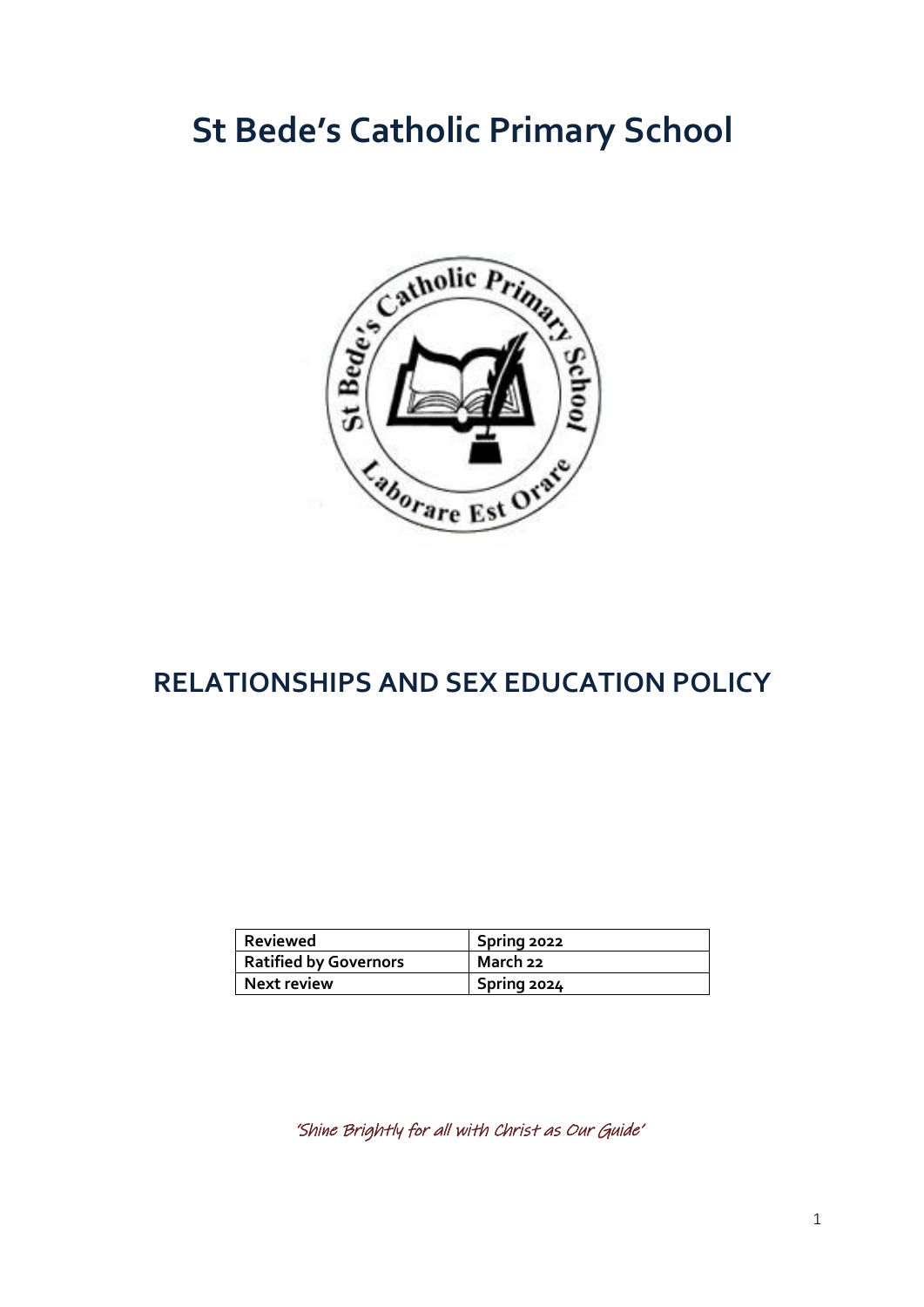#### **School Mission Statement**

#### "Shine Brightly for all with Christ as our Guide…" (Matthew 5:16)

Our Mission Statement commits us to the education of the whole child (spiritual, physical, cognitive, moral, social, cultural, emotional) bringing them closer to God and we believe that RSHE is an integral part of this education. Furthermore, we will endeavour to raise pupils' self-esteem, help them to grow in knowledge and understanding, recognise the value of all persons and develop caring and sensitive attitudes.

#### **Rationale**

*'I have come that you might have life and have it to the full'* (John 10.10)

We are involved in relationships and sex education precisely because of our Christian beliefs about God and about the human person. The belief in the unique dignity of the human person made in the image and likeness of God underpins the approach to all education in a Catholic school. Our approach to RSHE therefore is rooted in the Catholic Church's teaching of the human person and presented in a positive framework of Christian ideals.

At the heart of the Christian life is the Trinity, Father, Son and Spirit in communion, united in loving relationship and embracing all people and all creation. As a consequence of the Christian belief that we are made in the image and likeness of God, gender and sexuality are seen as God's gift, reflect God's beauty, and share in the divine creativity. RSHE, therefore, will be placed firmly within the context of relationship as it is there that sexuality grows and develops.

Following the guidance of the Bishops of England and Wales and as advocated by the DfE, RSHE will be firmly embedded in the PSHE framework as it is concerned with nurturing human wholeness and integral to the physical, spiritual, emotional, moral, social and cognitive development of pupils. It is centred on Christ's vision of being human as good news and will be positive and prudent, showing the potential for development, while enabling the dangers and risks involved to be understood and appreciated.

All RSHE will be in accordance with the Church's moral teaching. It will emphasise the central importance of marriage and the family whilst acknowledging that all pupils have a fundamental right to have their life respected whatever household they come from and support will be provided to help pupils deal with different sets of values.

#### **Aim of RSHE**

In partnership with parents, we aim to provide children with a "positive and prudent sexual education" which is compatible with their physical, cognitive, psychological, and spiritual maturity, and rooted in a Catholic vision of education and the human person.

To develop the following attitudes and virtues:

 Respect for the dignity of every human being – in their own person and in the person of others;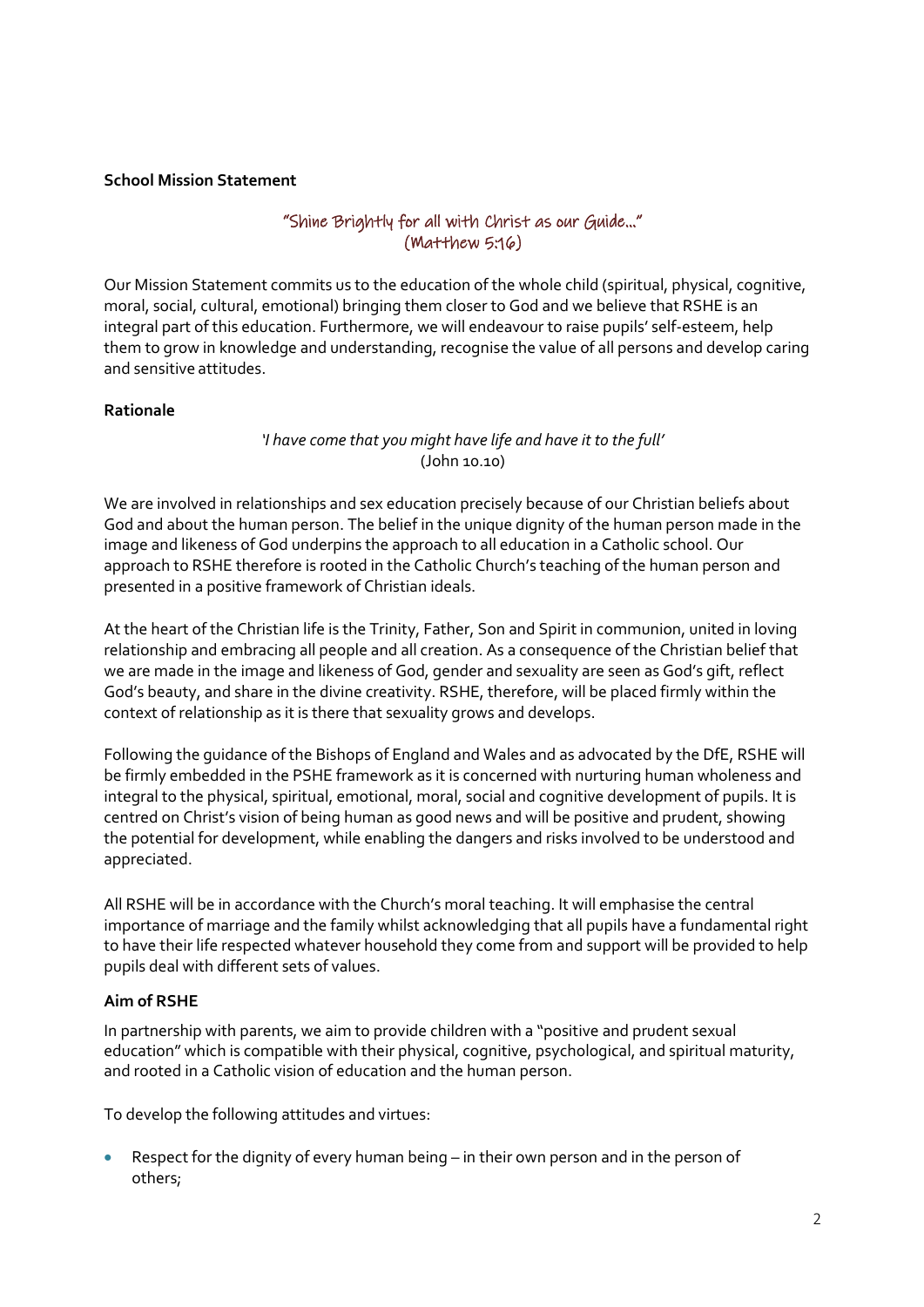- Joy in the goodness of the created world and their own bodies;
- Responsibility for ones actions and a recognition of the impact of these onothers;
- Recognising and valuing their own sexual identity and that ofothers;
- Celebrating the gift of life-long love;
- Recognising the importance of marriage and family life;

To develop the following personal and social skills:

- Making sound judgements and good choices;
- Loving and being loved, and the ability to form friendships and loving, stable relationships;
- Managing emotions within relationships including when relationships breakdown;
- Managing conflict positively, recognising the value ofdifference;
- Cultivating humility, mercy and compassion, learning to forgive and beforgiven;
- Developing self-esteem and confidence, demonstrating self-respect and empathy for others;
- Building resilience and the ability to resist unwanted pressures, recognising the influence and impact of the media, internet and peer groups;

To develop the following knowledge and understanding:

- The Church's teaching on marriage and the importance of marriage and familylife;
- The centrality and importance of virtue in quiding human living and loving;
- The physical and psychological changes that accompany puberty;
- The facts about human reproduction, how love is expressed sexually and how sexual love plays an essential and sacred role inprocreation;

#### **Inclusion and Differentiated learning**

We will ensure RSHE is sensitive to the different needs of individual pupils in respect to pupils' different abilities, levels of maturity and personal circumstances in a way that does not subject pupils to discrimination. Lessons will also help children to realise the nature and consequences of discrimination, teasing, bullying and aggressive behaviours (including cyber-bullying), use of prejudice-based language and how to respond and ask for help. These questions will be responded to in the context of the school's inclusion policy.

#### **Statutory Curriculum Requirements**

We are required to teach those aspects of RSHE which are statutory parts of the science National Curriculum.

#### **Equalities Obligations**

The governing body have wider responsibilities under the Equalities Act 2010 and will ensure that our school strives to do the best for all of the pupils, irrespective of disability, educational needs, race, nationality, ethnic or national origin, pregnancy, maternity, sex, gender identity, religion or sexual orientation or whether they are looked after children.

#### **Broad Content of RSHE**

Three aspects of RSHE - attitudes and values, personal and social skills and knowledge and understanding will be provided in three inter-related ways: the whole school/ethos dimension; a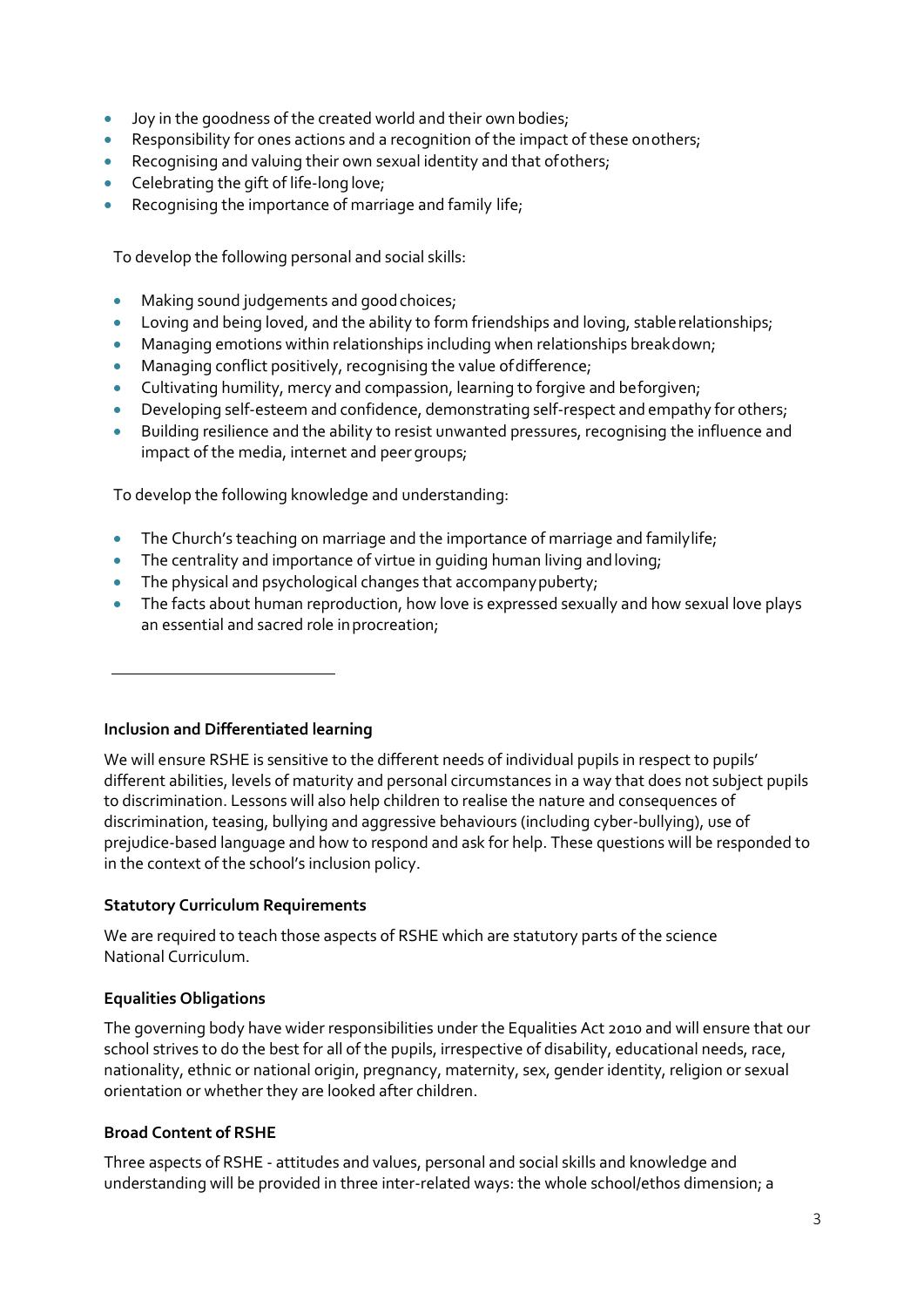cross-curricular PSHE approach combined with our RSHE curriculum.

#### **Programme / Resources**

The main RSHE programme will be *Ten Ten – Life to the Full*

*The programme is split into three modules which will be taught across a range of timetabled sessions, in an age appropriate manner, across the school year.*

#### Module One: Created and Loved by God

Explores the individual. Rooted in the teaching that we are made in the image and likeness of God, it helps children to develop an understanding of the importance of valuing themselves as the basis for personal relationships

# **Early Years Foundation Stage:**

- Our uniqueness in real terms
- Celebrating differences, talents and abilities
- Looking after and using our bodies
- The necessity of when and how to say sorry
- Jesus' forgiveness and growing up as God's plan for us

#### **Key Stage One:**

- We are uniquely made by a loving God
- We have differences and similarities
- Key information about staying physically healthy
- Understanding feelings and emotions, including strong feelings such as anger
- The cycle of life from birth to old age

#### **Lower Key Stage Two:**

- Understanding differences
- Respecting our bodies
- Puberty and changing bodies
- Strategies to support emotional wellbeing Including practicing thankfulness
- The development of pupils' understanding of life before birth

#### **Upper Key Stage Two:**

- Appreciation of physical and emotional differences
- A more complex understanding of physical changes in girls' and boys' bodies
- Body image
- Strong emotional feelings
- The impact of the internet and social media on emotional well-being
- A more nuanced and scientific understanding of life in the womb and how babies are made
- Menstruation

#### Module Two: Created to Love Others

Explores the individual's relationships with others. Building on the understanding that we have been created out of love and for love, this unit explores how we take this calling into our family, friendships and relationships, and teaches strategies for developing healthy relationships.

#### **Early Years Foundation Stage:**

Unit 2: Personal Relationships

- Different family/friend relationships
- Features of positive/negative behaviour in relationships
- The importance of saying sorry and forgiveness within relationships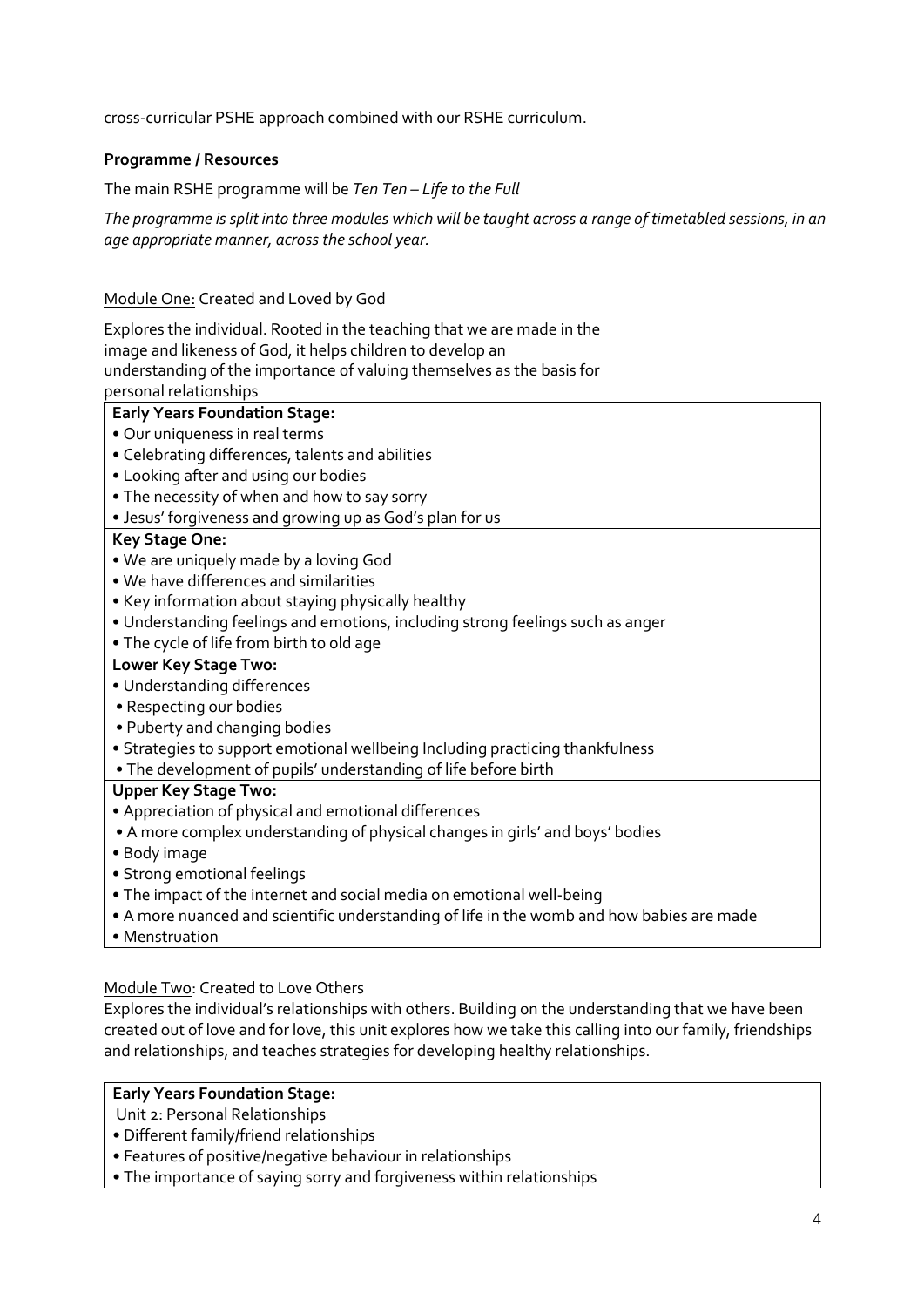Unit 3: Keeping Safe

- Practical ways to stay safe inside and out
- Staying safe around medicines
- People who help us in emergencies

### **Key Stage One:**

- Unit 2: Personal Relationships
- 'Special people' in their lives who they love and can trust
- Coping with various social situations and dilemmas
- The importance of saying sorry and forgiveness within relationship

#### Unit 3: Keeping Safe

- The risks of being online
- The difference between good and bad secrets
- Teaching on physical boundaries
- The effects of harmful substances
- Some basic First Aid

#### **Lower Key Stage Two:**

Unit 2: Personal Relationships

- Different family structures
- Activities and strategies for developing healthy relationships with family and friends
- Techniques for managing thoughts, feelings and actions

#### Unit 3: Keeping Safe

• Online safety

- Teaching on bullying and abuse
- The effects of drugs, alcohol and tobacco
- The crucial role of First Aid in emergency situations

## **Upper Key Stage Two:**

Unit 2: Personal Relationships

- Strategies for more complex experiences of relationships and conflict
- How to identify and respond to spoken and unspoken pressure
- The concept of consent
- Further teaching on how our thoughts and feelings impact on how we act

Unit 3: Keeping Safe

- Risks of sharing and chatting online
- A more complex understanding of different forms of abuse
- How drugs, alcohol and tobacco can negatively affect people's lifestyles

• Essential First Aid such as DR ABC and the recovery position

#### Module Three: Created to Live in Community

Explores the individual's relationship with the wider world. Here we explore how human beings are relational by nature and are called to love others in the wider community through service, through dialogue and through working for the Common Good.

#### **Early Years Foundation Stage:**

- Children will learn that God is three in one: Father, Son and Holy Spirit
- Know that they are loved and called to love others
- Learn about the different communities they are part of and the responsibilities they have to them

#### **Key Stage One:**

• Children understand that God is love: Father, Son and Holy Spirit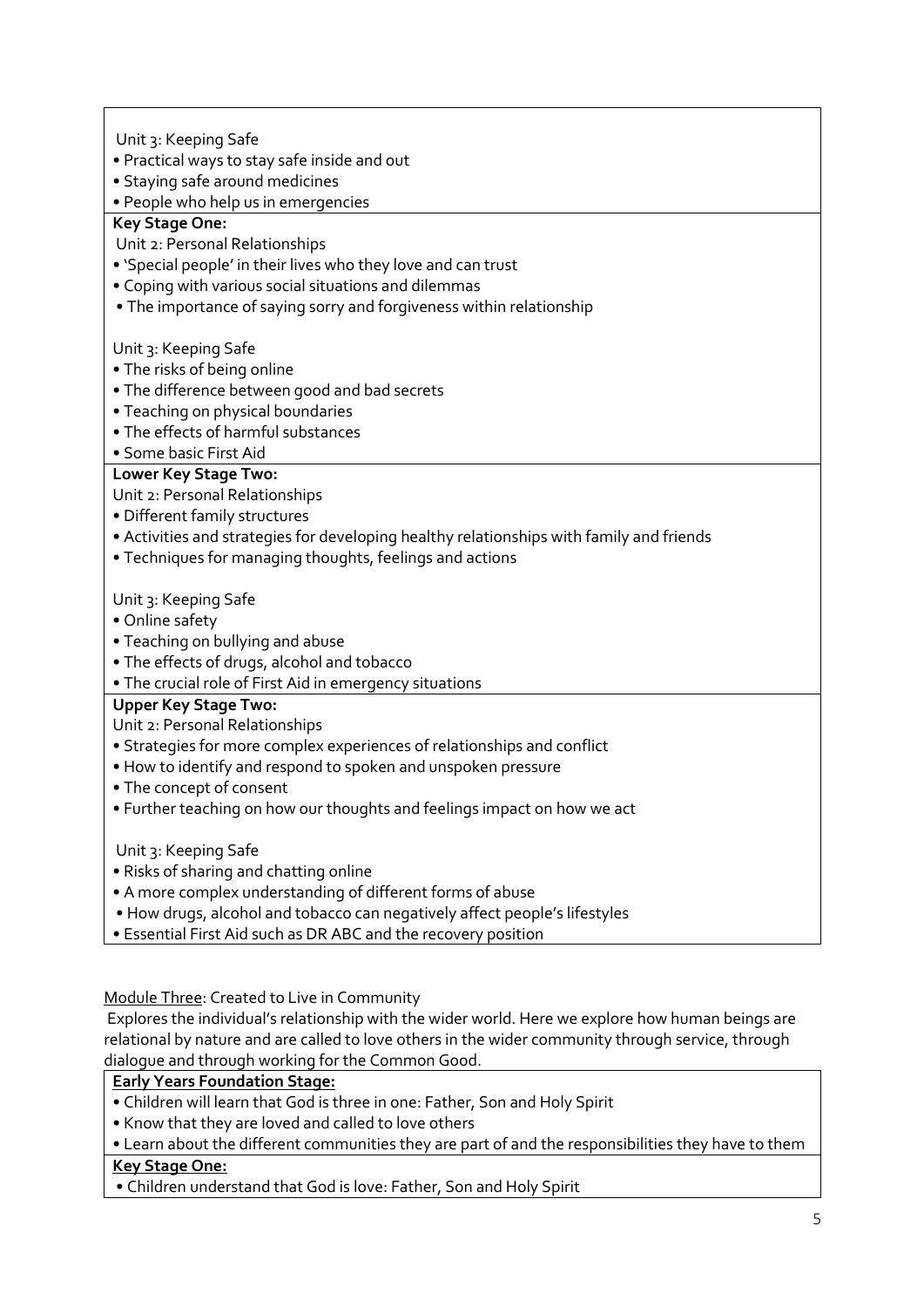- Learn that being made in His image means being called to be loved and to love others
- Learn about the various communities they belong to: home, school, parish, the wider community, the nation and the global community
- Know that God calls us to live in community with one another

#### **Lower Key Stage Two:**

- Children will develop a deeper understanding that God is love as shown by the Trinity
- Understand that the human family reflects the Holy Trinity in mutual charity and generosity
- Know that the Church family comprises of home, school and parish

Catholic Social Teaching on what it means to work for the Common Good

#### **Upper Key Stage Two:**

- Children will know that God is Trinity a communion of persons
- Learn that the Church is the body of Christ

Develop a deeper and richer understanding of Catholic social teaching

• Learn how certain charities reach out to the wider community with love

#### **Assessment of RSHE**

 Monitoring and evaluation of the programme, including resources used, will be carried out by Headteacher, RSHE subject leader and RE governor.

#### **Parents and Carers**

Parents/carers are the primary educators of their children. They will be consulted at every stage of the development of any revision of the RSHE programme, as well as during the process of monitoring, review and evaluation. Resources used by the school in the RSHE programme will be made available for parents/carers to view.

Parents will receive log in details to allow them to access the programme resources. Parents have *the right to withdraw* their children from RSHE **except those elements which are required by the National Curriculum science** orders. Should parents wish to withdraw their children they should notify the school by contacting the Headteacher in writing via email at [stbs@stbs.bwcet.com](mailto:stbs@stbs.bwcet.com)

**This request should be made on a year by year basis**. The school will provide support by providing material for parents to help the children with their learning - each year group will be provided with a booklet/leaflet informing parents of the content of the programme of study and providing ideas for discussions they could have at home with their children.

#### **Teaching the Programme**

Class teachers have the responsibility for teaching PSHE and, as such, the RSHE curriculum.

On some occasions adults from other agencies will be used to deliver some aspects of RSHE. Such visits will always complement the current programme and never substitute or replace teacher led sessions. External visitors will be made clear about their roles and responsibilities whilst they are in school delivering a session. Visitors should adhere to our code of practice developed in line with the school visitor policy and will be required to ensure that all teaching is rooted in Catholic principles and practice.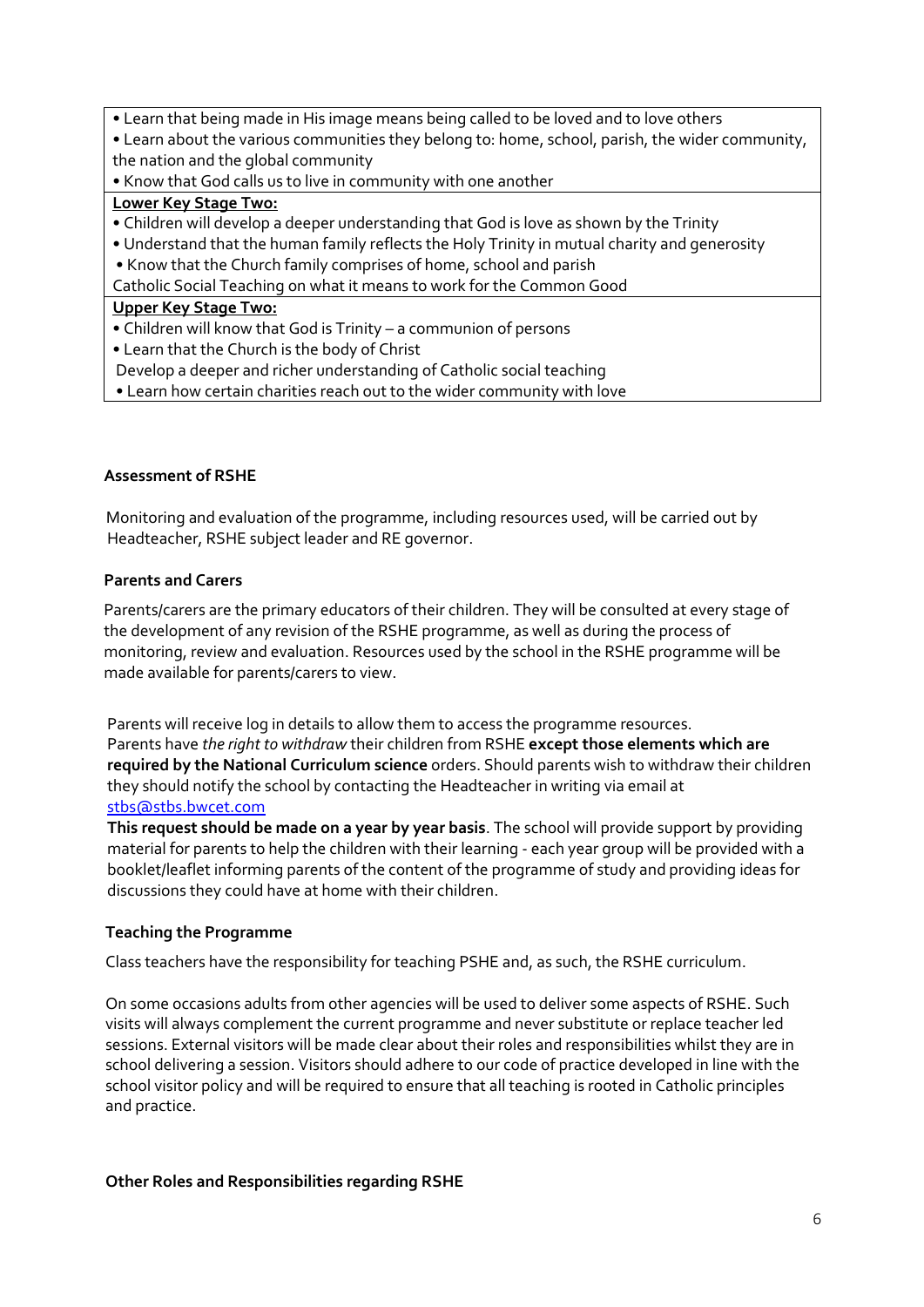Governors will:

- Draw up the RSHE policy, in consultation with parents andteachers;
- Ensure that the policy is available to parents;
- Ensure that the policy is in accordance with other whole school policies, e.g., SEN, the ethos of the school and our Christian beliefs;
- Ensure that parents know of their right to withdraw their children;
- Ensure RE link governors shares in the monitoring and evaluation of the programme, including resources used;
- Ensure that the policy provides proper and adequate coverage of relevant National Curriculum science topics and the setting of RSHE withinPSHE.

#### **Headteacher**

The Headteacher takes overall delegated responsibility for the implementation of this policy and for liaison with the governing body, parents, the Diocesan Department for Education, Bishop Wilkinson Catholic Education Trust along with other appropriate agencies.

#### **RSHE Subject Leader**

The coordinator with the Headteacher has a general responsibility for supporting other members of staff in the implementation of this policy and will provide a lead in the dissemination of the information relating to RSHE and the provision of in-service training.

**All Staff**

RSHE is a whole school issue. All teachers have a responsibility of care; as well as fostering academic progress they should actively contribute to the guardianship and guidance of the physical, moral and spiritual well-being of their pupils. Teachers will be expected to teach RSHE in accordance with the Catholic Ethos of the school. Appropriate training will be made available for all staff teaching RSHE. All staff have been included in the development of this policy and all staff should be aware of the policy and how it relates to them.

#### **Children's questions**

The governors want to promote a healthy, positive atmosphere in which RSHE can take place. They want to ensure that pupils can ask questions freely, be confident that their questions will be answered, and be sure that they will be free from bullying or harassment from other children and young people.

#### **Controversial or sensitive issues**

There will always be sensitive or controversial issues in the field of RSHE. These may be matter of maturity, of personal involvement or experience of children, of disagreement with the official teaching of the Church, of illegal activity or other doubtful, dubious or harmful activity. The governors believe that children are best educated, protected from harm and exploitation by discussing such issues openly within the context of the 'Life To The full' programme. The use of ground rules, negotiated between teachers and pupils, will help to create a supportive climate for discussion.

(See also *Sex and Relationship Guidance*, 4.5 'Dealing with questions' 0116/2000, Department for Education and Employment, July 2000 for more detail)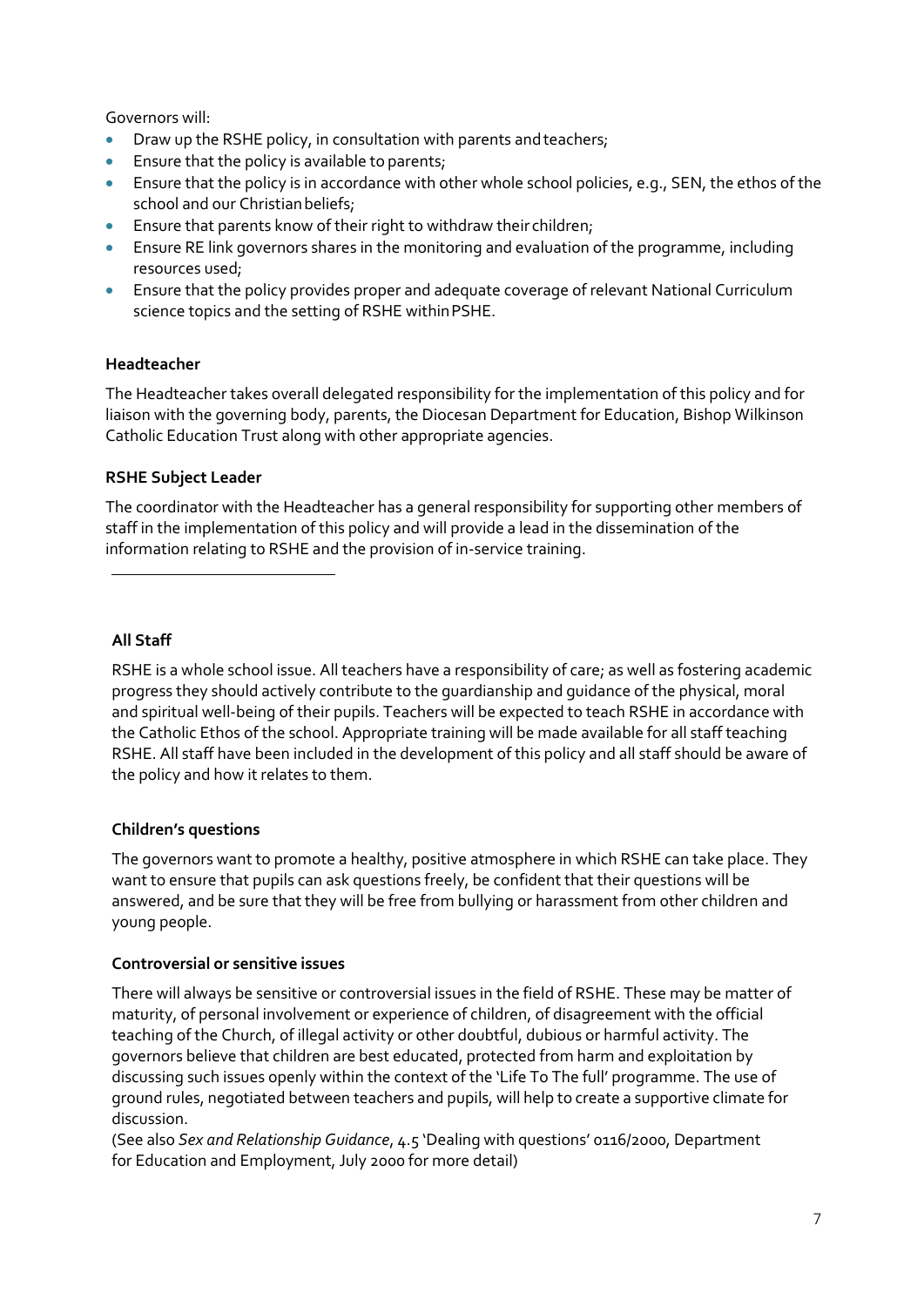*Some questions may raise issues which it would not be appropriate for teachers to answer during ordinary class time.*

#### **Supporting children and young people who are at risk**

Children will also need to feel safe and secure in the environment in which RSHE takes place. Effective RSHE will provide opportunities for discussion of what is and is not appropriate in relationships. Such discussion may well lead to disclosure of a safeguarding issue. Teachers will need to be aware of the needs of their pupils and not let any fears and worries go unnoticed. Where a teacher suspects that a child or young person is a victim of or is at risk of abuse they are required to follow the school's safeguarding policy and immediately inform the head teacher or deputy head teacher.

#### **Confidentiality and Advice**

All governors, all teachers, all support staff, all parents and all pupils must be made aware of this policy, particularly as it relates to issues of advice and confidentiality.

All lessons, especially those in the RSHE programme, will have the best interests of pupils at heart, enabling them to grow in knowledge and understanding of relationships and sex, developing appropriate personal and social skills and becoming appreciative of the values and attitudes which underpin the Christian understanding of what it means to be fully human.

Pupils will be encouraged to talk to their parents/carers about the issues which are discussed in the programme. Teachers will always help pupils facing personal difficulties, in line with the school's pastoral care policy. Teachers should explain to pupils that they cannot offer unconditional confidentiality, in matters which are illegal or abusive for instance. Teachers will explain that in such circumstance they would have to inform others, e.g., parents, headteacher, but that the pupils would always be informed first that such action was going to be taken.

#### **Monitoring and review of the policy**

The RSHE Subject Lead will monitor provision by scrutinising plans, schemes of work and samples of pupils work. The programme will be evaluated biennially. Governors will consider all such evaluations and suggestions before amending the policy. Parents will also be consulted. Governors remain ultimately responsible for the policy.

This policy will be reviewed every two years by the Headteacher, RSHE Subject Lead, the governing body and staff.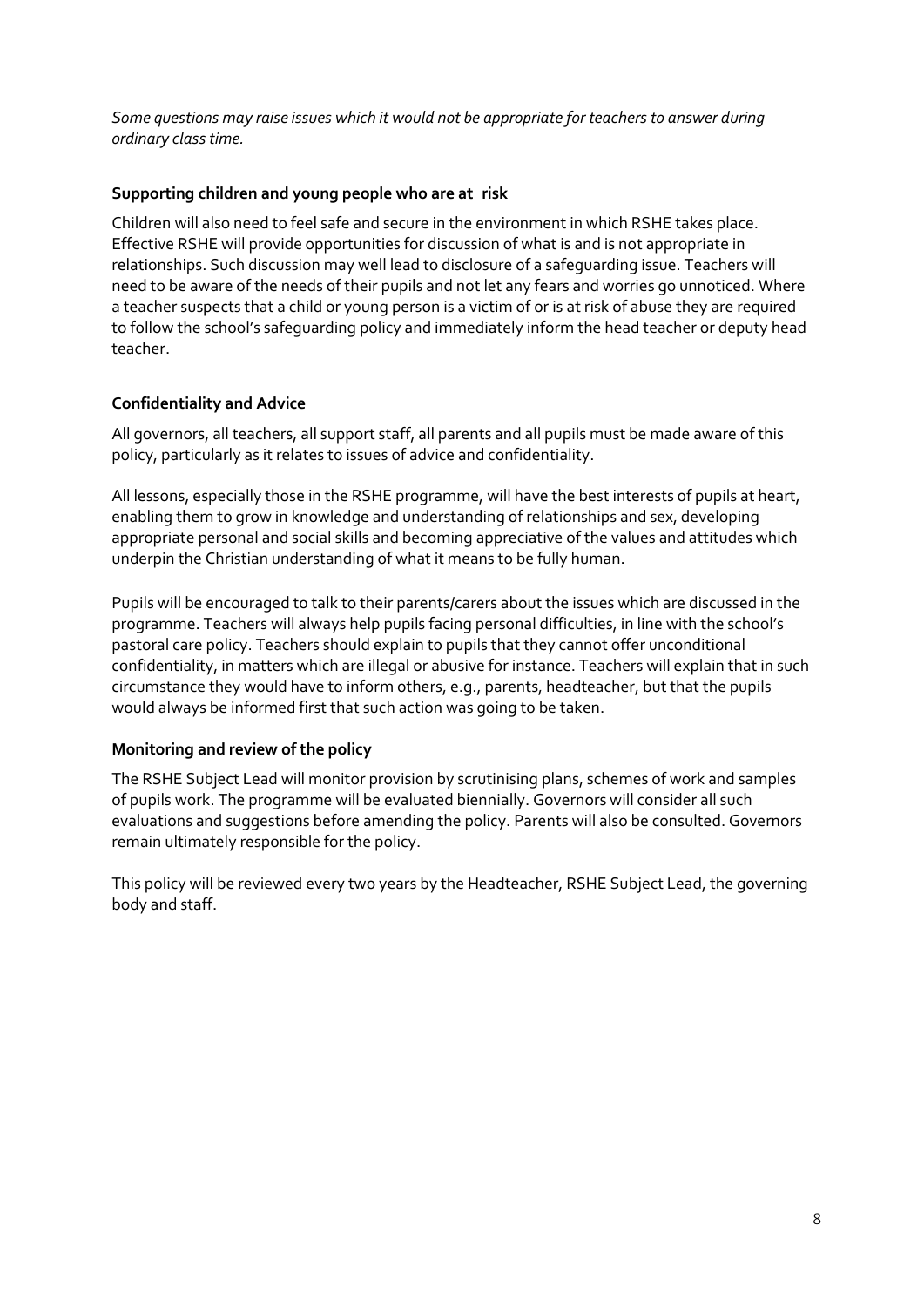# **A Governor Audit for MonitoringRSHE**

This checklist is to support the school's processes of self-evaluation and should be completed in partnership with governors and those responsible for RSHE in the school.

| Policy                                                                                                                                                                                          | Fully | Partly | <b>Not</b><br>Evidenced |
|-------------------------------------------------------------------------------------------------------------------------------------------------------------------------------------------------|-------|--------|-------------------------|
| The school has an RSHE policy in place covering the content and<br>organisation of RSHE and how it will be taught and reviewed.                                                                 |       |        |                         |
| The policy has been ratified by the full governing body within the $\overline{\phantom{a}}$<br>last two years.                                                                                  |       |        |                         |
| The policy is consistent with the Catholic mission and ethos of the<br>school and in accordance with Catholic teaching.                                                                         |       |        |                         |
| Findings from any review and monitoring processes are written<br>into the school improvement plan.                                                                                              |       |        |                         |
| There is a statement included in the school's prospectus regarding<br>the school's approach to RSHE.                                                                                            |       |        |                         |
| Details of the RSHE curriculum are published on the school's<br>website.                                                                                                                        |       |        |                         |
| There is a designated member of staff responsible for RSHE.                                                                                                                                     |       |        |                         |
| There is a designated governor to monitor RSHE.                                                                                                                                                 |       |        |                         |
| <b>Programme of study</b>                                                                                                                                                                       | Fully | Partly | <b>Not</b><br>Evidenced |
| Governors are aware of how RSHE is taught across the school.                                                                                                                                    |       |        |                         |
| A range of appropriate RSHE resources are used to meet the needs<br>of all pupils.                                                                                                              |       |        |                         |
| Clear, developmental programme of study identifies the elements<br>of RSHE taught across subjects and show how the requirements of<br>RSHE within PSHE and the National Curriculum are covered. |       |        |                         |